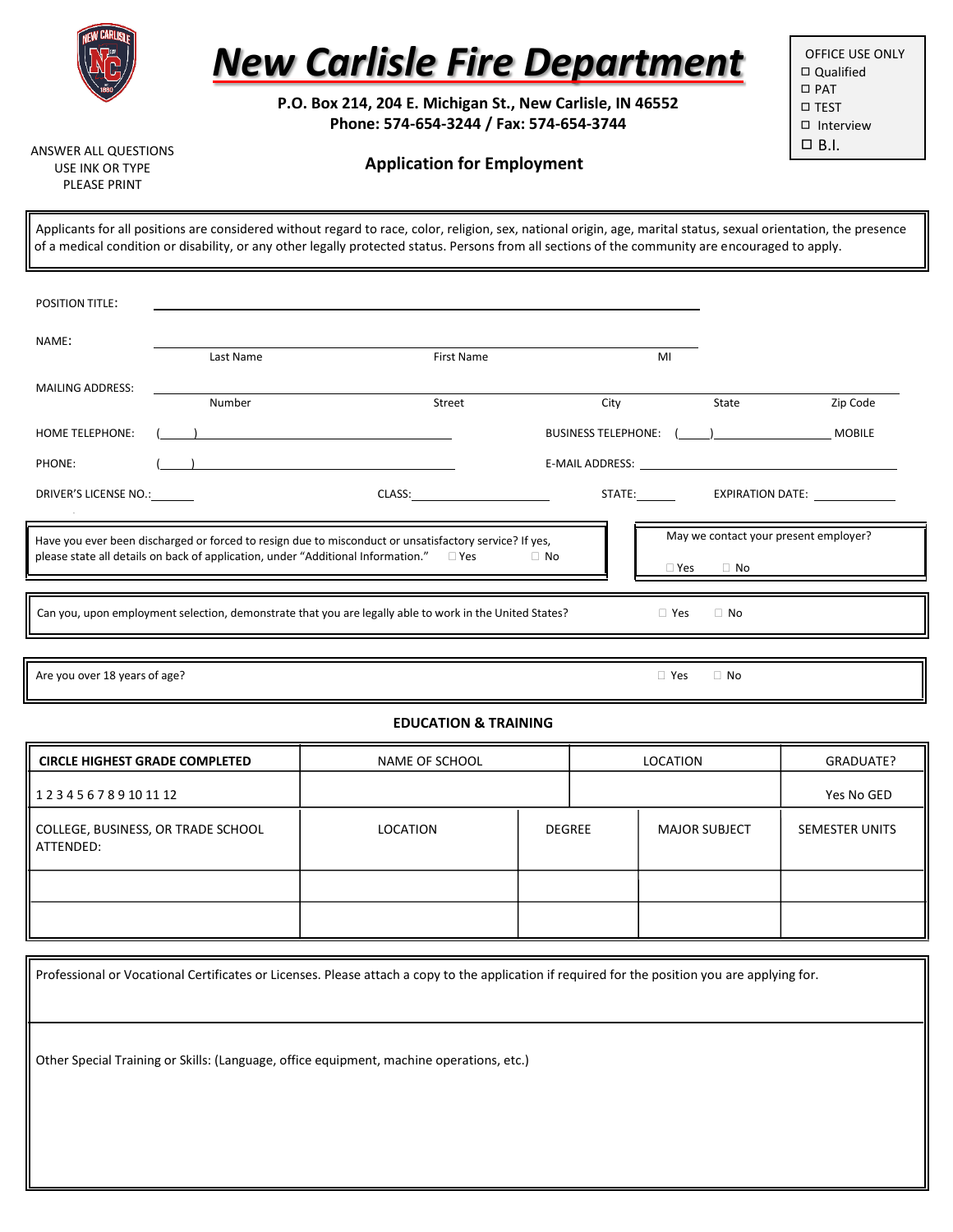| <b>MILITARY INFORMATION:</b><br>□ Honorable Discharge                                                                                                                                                                                                                                                                                                                                     |                                  |               |                                        |                             |  |  |  |  |  |
|-------------------------------------------------------------------------------------------------------------------------------------------------------------------------------------------------------------------------------------------------------------------------------------------------------------------------------------------------------------------------------------------|----------------------------------|---------------|----------------------------------------|-----------------------------|--|--|--|--|--|
| <b>BRANCH OF SERVICE</b>                                                                                                                                                                                                                                                                                                                                                                  | DATE ENTERED                     | DATE RELEASED | RANK                                   | TYPE OF<br><b>DISCHARGE</b> |  |  |  |  |  |
|                                                                                                                                                                                                                                                                                                                                                                                           |                                  |               |                                        |                             |  |  |  |  |  |
|                                                                                                                                                                                                                                                                                                                                                                                           |                                  |               |                                        |                             |  |  |  |  |  |
| EXPERIENCE - List your present or most recent job first. A thoroughly completed application may improve your chances for employment. If you need<br>more space, you may attach additional sheets. Show specific examples of your experience which directly relate to the job requirements. NOTE: A<br>résumé may be attached, but will not be substituted for completion of this section. |                                  |               |                                        |                             |  |  |  |  |  |
|                                                                                                                                                                                                                                                                                                                                                                                           |                                  |               |                                        |                             |  |  |  |  |  |
| <b>EMPLOYER NAME &amp; ADDRESS:</b>                                                                                                                                                                                                                                                                                                                                                       | DESCRIBE DUTIES/RESPONSIBILITES: |               |                                        |                             |  |  |  |  |  |
| PHONE: $(\_\_)$                                                                                                                                                                                                                                                                                                                                                                           |                                  |               |                                        |                             |  |  |  |  |  |
| <b>REASON FOR LEAVING:</b>                                                                                                                                                                                                                                                                                                                                                                | SALARY                           |               | $\Box$ Full-time<br>D PART-TIME        |                             |  |  |  |  |  |
|                                                                                                                                                                                                                                                                                                                                                                                           |                                  |               |                                        |                             |  |  |  |  |  |
| <b>EMPLOYER NAME &amp; ADDRESS:</b>                                                                                                                                                                                                                                                                                                                                                       | DESCRIBE DUTIES/RESPONSIBILITES: |               |                                        |                             |  |  |  |  |  |
| PHONE: (_____) __________________                                                                                                                                                                                                                                                                                                                                                         |                                  |               |                                        |                             |  |  |  |  |  |
| <b>REASON FOR LEAVING:</b>                                                                                                                                                                                                                                                                                                                                                                | SALARY                           |               | $\Box$ Full-time<br>D PART-TIME        |                             |  |  |  |  |  |
|                                                                                                                                                                                                                                                                                                                                                                                           |                                  |               |                                        |                             |  |  |  |  |  |
| <b>EMPLOYER NAME &amp; ADDRESS:</b>                                                                                                                                                                                                                                                                                                                                                       | DESCRIBE DUTIES/RESPONSIBILITES: |               |                                        |                             |  |  |  |  |  |
| PHONE: (                                                                                                                                                                                                                                                                                                                                                                                  |                                  |               |                                        |                             |  |  |  |  |  |
| <b>REASON FOR LEAVING:</b>                                                                                                                                                                                                                                                                                                                                                                | SALARY<br>PER MONTH:             |               | <b>D</b> FULL-TIME<br>$\Box$ PART-TIME |                             |  |  |  |  |  |

**ADDITIONAL INFORMATION:** (Use additional sheets if necessary)

Summarize any additional information you wish concerning your qualifications or interest which relates to the job for which you are applying.